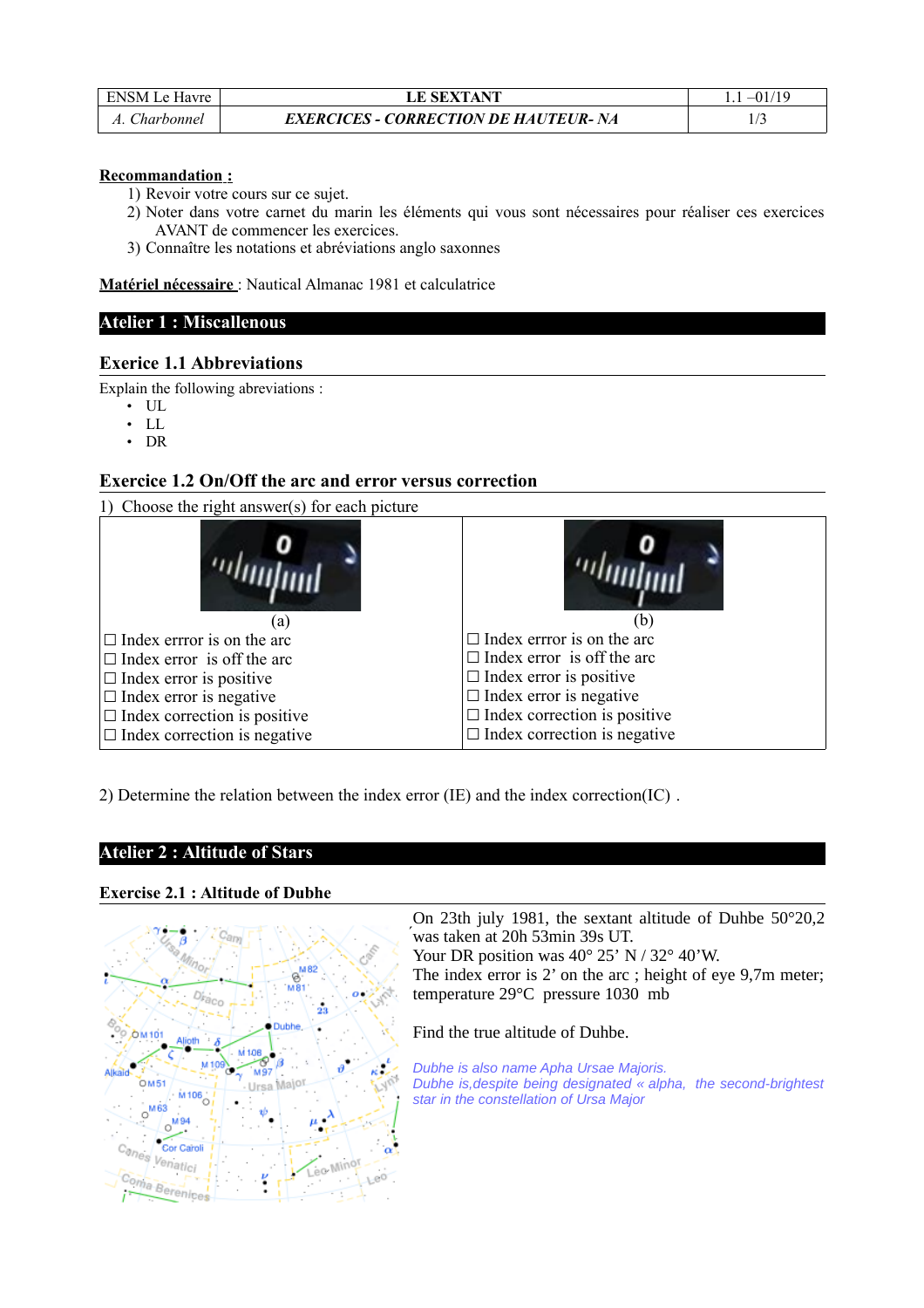| <b>ENSM</b> Le Havre | <b>LE SEXTANT</b>                            |  |
|----------------------|----------------------------------------------|--|
| Charbonnel           | <b>EXERCICES - CORRECTION DE HAUTEUR- NA</b> |  |

### **Exercise 2.2 : Altitude of Acrux**

| On 12th october 1981, the sextant altitude of Acrux 64° 35,2" was.                             |         |
|------------------------------------------------------------------------------------------------|---------|
| taken at 20h 53min 39s UT.                                                                     |         |
| Your DR position was $40^{\circ}$ 25' S / 32° 40'W.                                            |         |
| The index error is 2' off the arc ; height of eye 6.0 meter;                                   |         |
| temperature 20°C and pressure 1030 hPa.                                                        |         |
| Is there a correction for the temperature/pressure ? Why ?<br>Find the true altitude of Acrux. | Toliman |
| Acrux is the brighest star in the constellation Southern Crux                                  |         |

## **Atelier 3 : Altitude of the Sun**

### **Exercice 3.1** *[050150]*

On 2 January 1981, you observe the lower limb of the Sun at a sextant altitude (hs) of 35°50.4'. The index error is 0.8' on the arc. The height of eye is 24 feet (7.3 meters). What is the observed altitude (Ho) ?

### **Exercice 3.2** (050168)

You observe the lower limb of the Sun at a sextant altitude (hs) of  $45^{\circ}49.7'$  on 13 November . The index error is 1.0' on the arc. The height of eye is 61 feet (18.6 meters). What is the observed altitude (Ho) ?

## **Atelier 4 : Altitude of planet**

## **Exercice 4.1** *050173*

You observe the planet Jupiter at a sextant altitude (hs) of  $66^{\circ}27.6'$  on 26 May 1981. The index error is 5,2' on the arc. The height of eye is 52 feet. What is the observed altitude (Ho)?

#### **Exercice 4.2** *050174*

During the evening twilight on 28 December 1981, the sextant alitude (hs) of the planet Venus was 29°43,2'. The height of eye was 40 feet.The index error was 2.0' on the arc. What is the observed altitude (Ho)?

### **Atelier 5 : Altitude of the Moon**

## **Exercice 5.1 Altitude of the moon (LL)**

At 18h 38min 11s UT, March 23, 1981, the navigator obtains a sight of the Moon's lower limb. The azimuth is 043° and the altitude on the sextant is hs=32° 37,1'. At 18h30, the dead reckoned position was 60° 12,6'N / 80° 49,8'E. The height of eye is 68 feet, pression is 1030 hPa, temperature 20°C. The index correction is +0.2'. Determine ho.